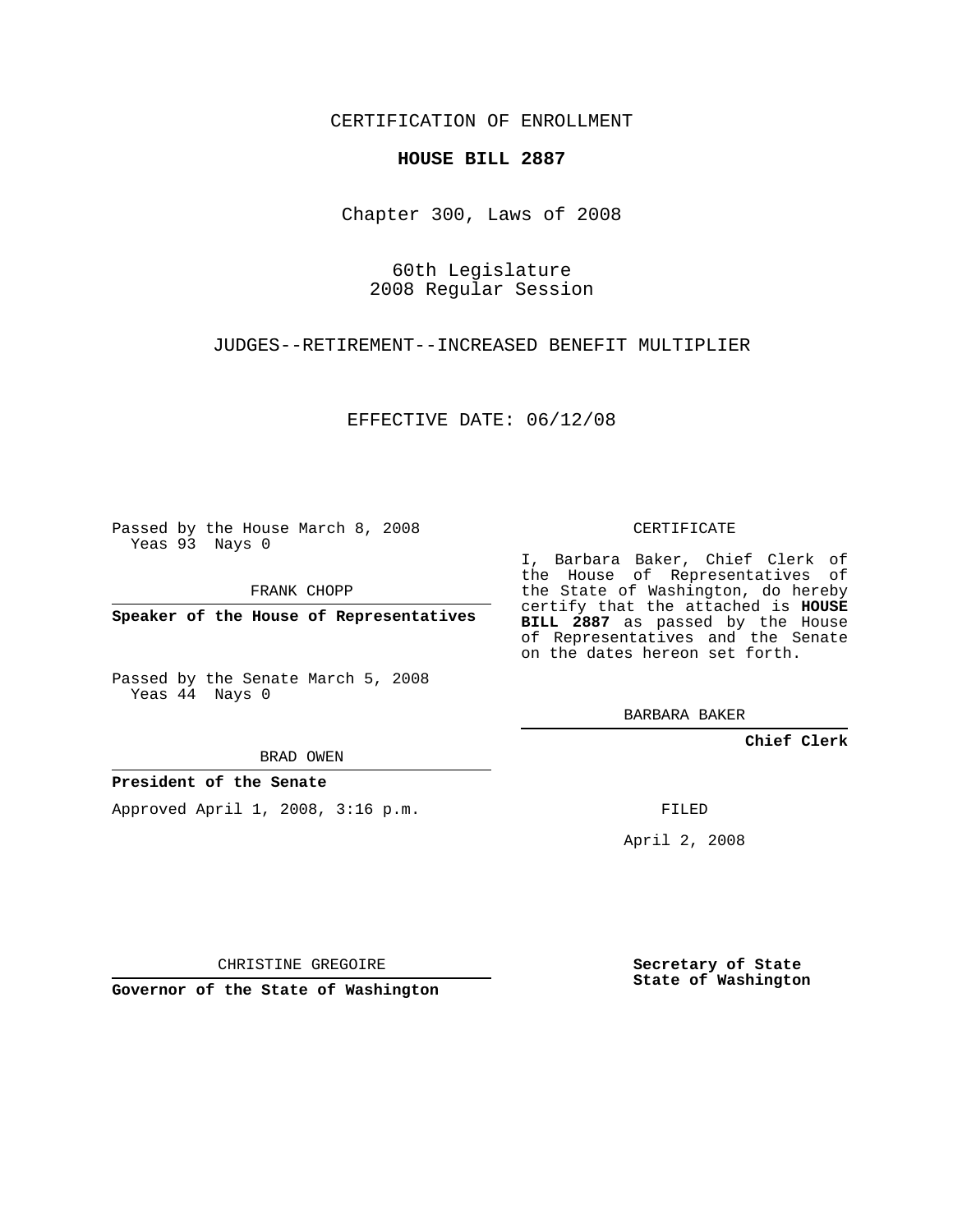## **HOUSE BILL 2887** \_\_\_\_\_\_\_\_\_\_\_\_\_\_\_\_\_\_\_\_\_\_\_\_\_\_\_\_\_\_\_\_\_\_\_\_\_\_\_\_\_\_\_\_\_

\_\_\_\_\_\_\_\_\_\_\_\_\_\_\_\_\_\_\_\_\_\_\_\_\_\_\_\_\_\_\_\_\_\_\_\_\_\_\_\_\_\_\_\_\_

## AS AMENDED BY THE SENATE

Passed Legislature - 2008 Regular Session

**State of Washington 60th Legislature 2008 Regular Session By** Representatives Fromhold, Crouse, Conway, Wood, and Kessler Read first time 01/17/08. Referred to Committee on Appropriations.

 AN ACT Relating to purchasing an increased benefit multiplier for past judicial service for judges in the public employees' retirement system; and amending RCW 41.40.124, 41.40.127, 41.40.870, and 41.40.873.

5 BE IT ENACTED BY THE LEGISLATURE OF THE STATE OF WASHINGTON:

 6 **Sec. 1.** RCW 41.40.124 and 2007 c 123 s 1 are each amended to read 7 as follows:

 (1) Between January 1, 2007, and December 31, 2007, a member of plan 1 or plan 2 employed as a supreme court justice, court of appeals judge, or superior court judge may make a one-time irrevocable election, filed in writing with the member's employer, the department, and the administrative office of the courts, to accrue an additional benefit equal to one and one-half percent of average final compensation for each year of future service credit from the date of the election in lieu of future employee and employer contributions to the judicial retirement account plan under chapter 2.14 RCW.

17 (2)(( $\left(\frac{a}{a}\right)$ ) A member who ((chooses to make)) made the election under 18 subsection (1) of this section may apply, at the time of filing a 19 written application for retirement with the department, to the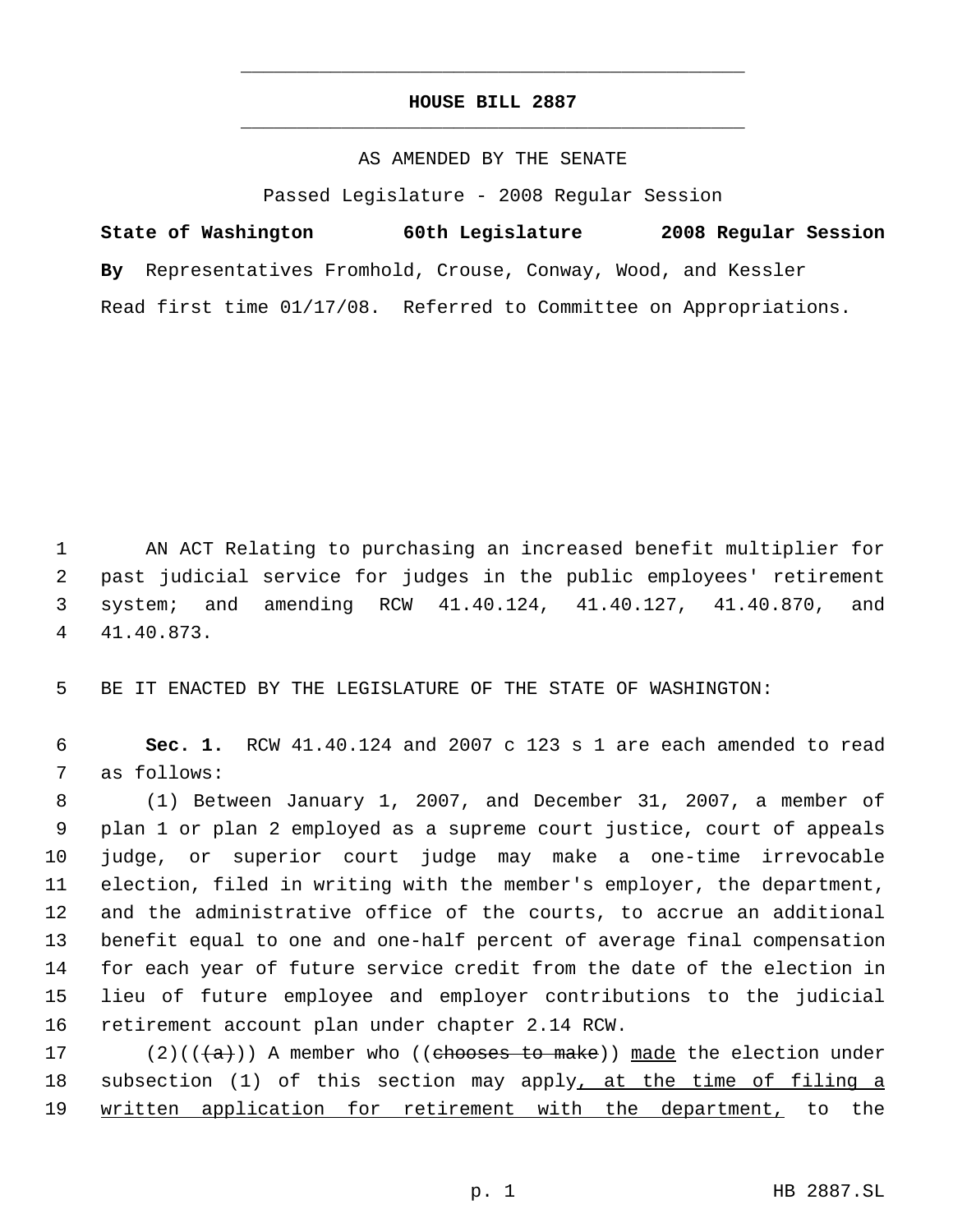department to increase the member's benefit multiplier by an additional one and one-half percent per year of service for the period in which the member served as a justice or judge prior to the election. The member may purchase, beginning with the most recent judicial service, 5 the higher benefit multiplier for ((up to seventy percent of)) that portion of the member's prior judicial service for which the higher benefit multiplier was not previously purchased, and that would ensure that the member has no more than a seventy-five percent of average 9 final compensation benefit ((accrued by age sixty-four for members of 10 plan 1, and age sixty six for members of plan 2)). The member shall pay five percent of the salary earned for each month of service for 12 which the higher benefit multiplier is being purchased, plus ((interest 13 as determined by the director)) five and one-half percent interest applied from the dates that the service was earned. The purchase price shall not exceed the actuarially equivalent value of the increase in the member's benefit resulting from the increase in the benefit 17 multiplier. This payment must be made prior to retirement ((and prior to December 31, 2007. After December 31, 2007, a member may purchase the higher benefit multiplier for any of the member's prior judicial service at the actuarially equivalent value of the increase in the member's benefit resulting from the increase in the benefit multiplier, 22 as determined by the director)), subject to rules adopted by the department.

24 (((b)) (3) From January 1, 2009, through June 30, 2009, the 25 following members may apply to the department to increase their benefit 26 multiplier by an additional one and one-half percent per year of 27 service for the period in which they served as a justice or judge:

 (a) Active members of plan 1 or plan 2 who are not currently employed as a supreme court justice, court of appeals judge, or superior court judge, and who have past service as a supreme court 31 justice, court of appeals judge, or superior court judge; and

 (b) Inactive vested members of plan 1 or plan 2 who have separated, 33 have not yet retired, and who have past service as a supreme court justice, court of appeals judge, or superior court judge.

 A member eligible under this subsection may purchase the higher benefit multiplier for all or part of the member's prior judicial service beginning with the most recent judicial service. The member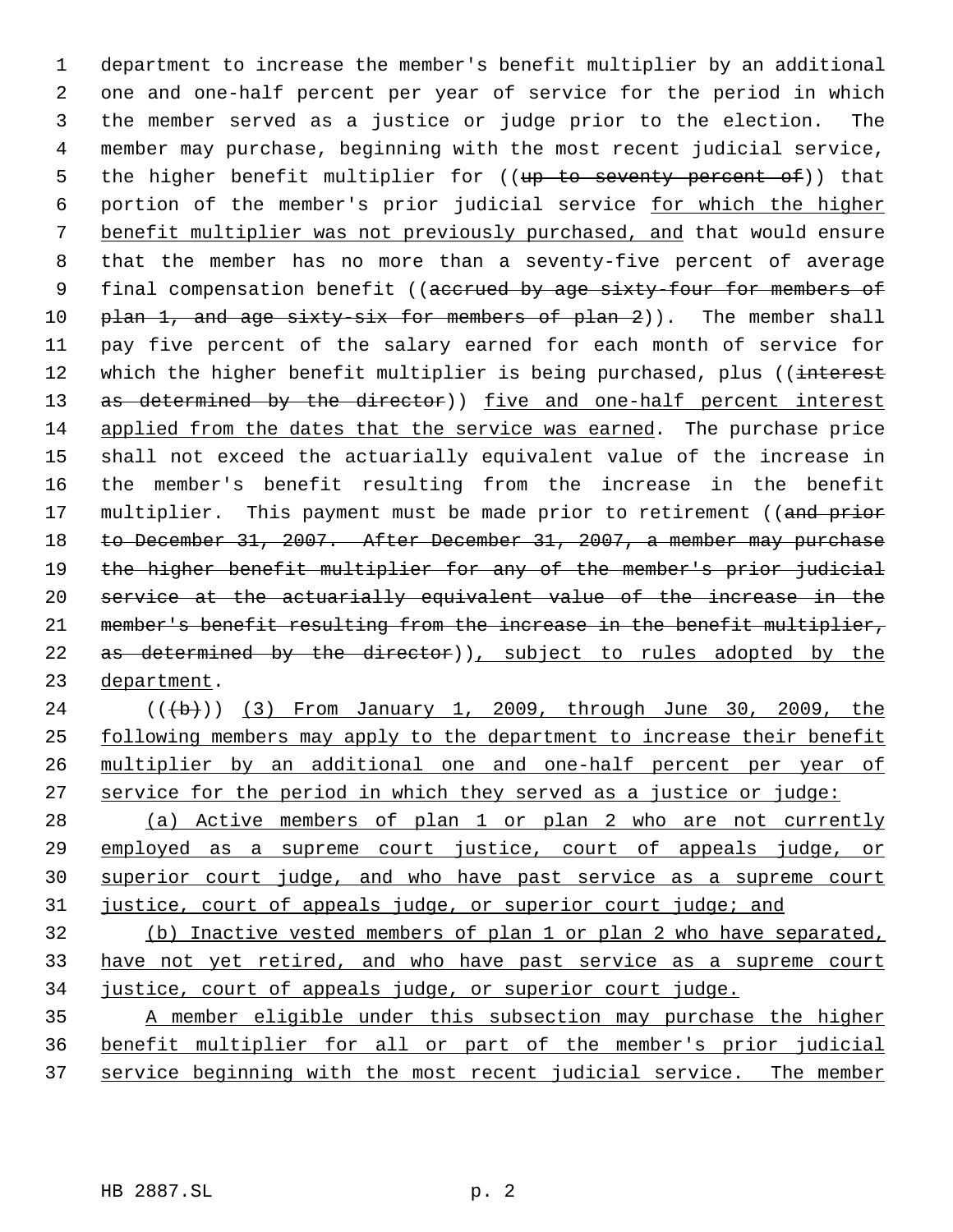1 shall pay, for the applicable period of service, the actuarially equivalent value of the increase in the member's benefit resulting from the increase in the benefit multiplier as determined by the director.

 (4) Subject to rules adopted by the department, a member applying to increase the member's benefit multiplier under this section may pay all or part of the cost with a lump sum payment, eligible rollover, direct rollover, or trustee-to-trustee transfer from an eligible retirement plan. The department shall adopt rules to ensure that all lump sum payments, rollovers, and transfers comply with the requirements of the internal revenue code and regulations adopted by the internal revenue service. The rules adopted by the department may condition the acceptance of a rollover or transfer from another plan on the receipt of information necessary to enable the department to determine the eligibility of any transferred funds for tax-free rollover treatment or other treatment under federal income tax law.

 **Sec. 2.** RCW 41.40.127 and 2007 c 123 s 2 are each amended to read as follows:

 (1) Between January 1, 2007, and December 31, 2007, a member of plan 1 or plan 2 employed as a district court judge or municipal court judge may make a one-time irrevocable election, filed in writing with the member's employer and the department, to accrue an additional benefit equal to one and one-half percent of average final compensation for each year of future service credit from the date of the election.

24 (2)( $(\overline{a})$ ) A member who ((chooses to make)) made the election under 25 subsection (1) of this section may apply, at the time of filing a written application for retirement with the department, to the department to increase the member's benefit multiplier by one and one- half percent per year of service for the period in which the member served as a judge prior to the election. The member may purchase, beginning with the most recent judicial service, the higher benefit 31 multiplier for ((up to seventy percent of)) that portion of the member's prior judicial service for which the higher benefit multiplier 33 was not previously purchased, and that would ensure that the member has no more than a seventy-five percent of average final compensation 35 benefit ((accrued by age sixty-four for members of plan 1, and age 36 sixty-six for members of plan 2)). The member shall pay five percent of the salary earned for each month of service for which the higher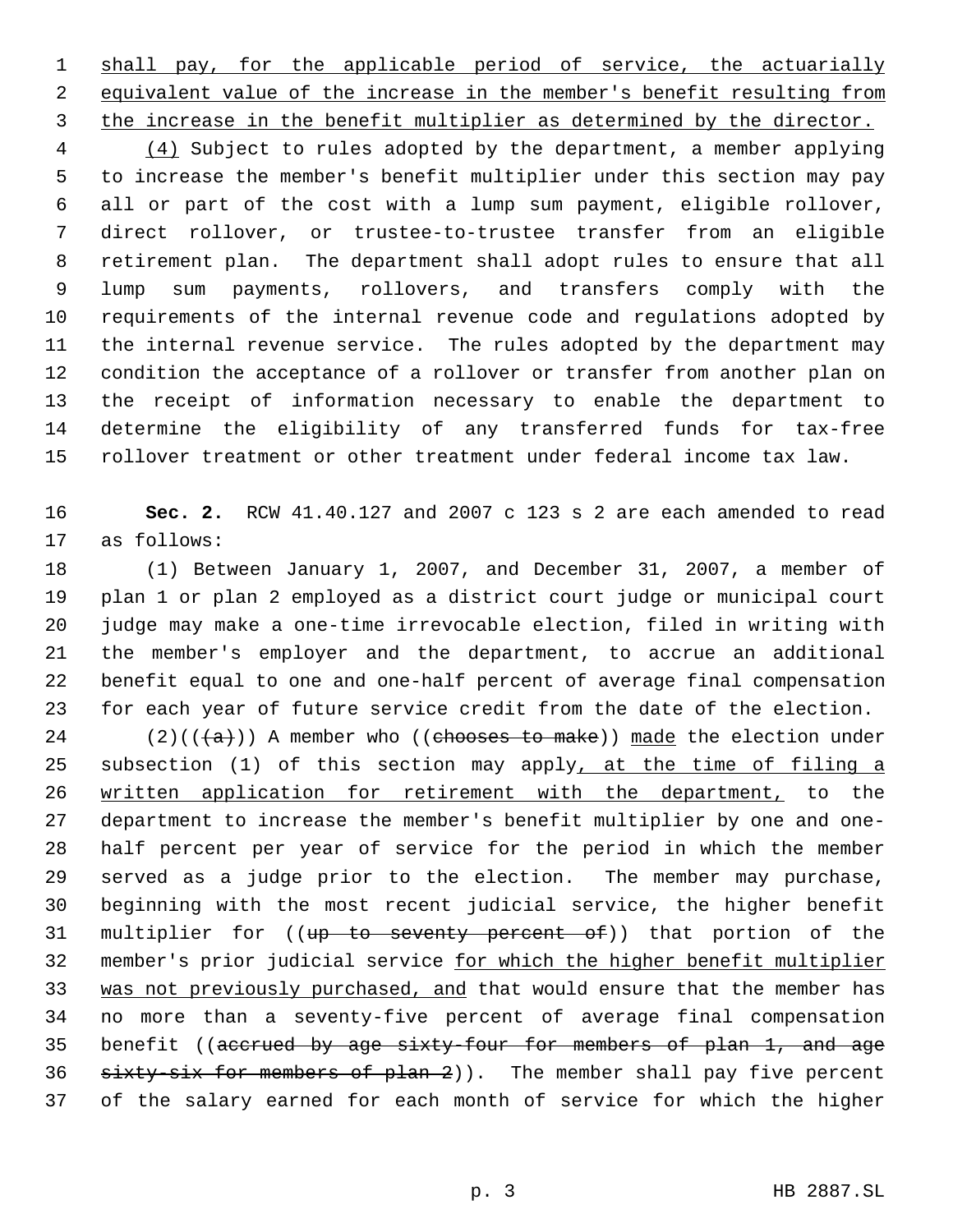1 benefit multiplier is being purchased, plus ((interest as determined by 2 the director)) five and one-half percent interest applied from the 3 dates that the service was earned. The purchase price shall not exceed the actuarially equivalent value of the increase in the member's benefit resulting from the increase in the benefit multiplier. This payment must be made prior to retirement ((and prior to December 31, 2007. After December 31, 2007, a member may purchase the higher benefit multiplier for any of the member's prior judicial service at the actuarially equivalent value of the increase in the member's 10 benefit resulting from the increase in the benefit multiplier, as 11 determined by the director)), subject to rules adopted by the department.

13 (((b))) (3) From January 1, 2009, through June 30, 2009, the following members may apply to the department to increase their benefit 15 multiplier by an additional one and one-half percent per year of 16 service for the period in which they served as a justice or judge:

 (a) Active members of plan 1 or plan 2 who are not currently employed as a district court judge or municipal court judge, and who have past service as a district court judge or municipal court judge; and

 (b) Inactive vested members of plan 1 or plan 2 who have separated, have not yet retired, and who have past service as a district court 23 judge or municipal court judge.

 A member eligible under this subsection may purchase the higher benefit multiplier for all or part of the member's prior judicial service beginning with the most recent judicial service. The member 27 shall pay, for the applicable period of service, the actuarially equivalent value of the increase in the member's benefit resulting from the increase in the benefit multiplier as determined by the director.

 (4) Subject to rules adopted by the department, a member applying to increase the member's benefit multiplier under this section may pay all or part of the cost with a lump sum payment, eligible rollover, direct rollover, or trustee-to-trustee transfer from an eligible retirement plan. The department shall adopt rules to ensure that all lump sum payments, rollovers, and transfers comply with the requirements of the internal revenue code and regulations adopted by the internal revenue service. The rules adopted by the department may condition the acceptance of a rollover or transfer from another plan on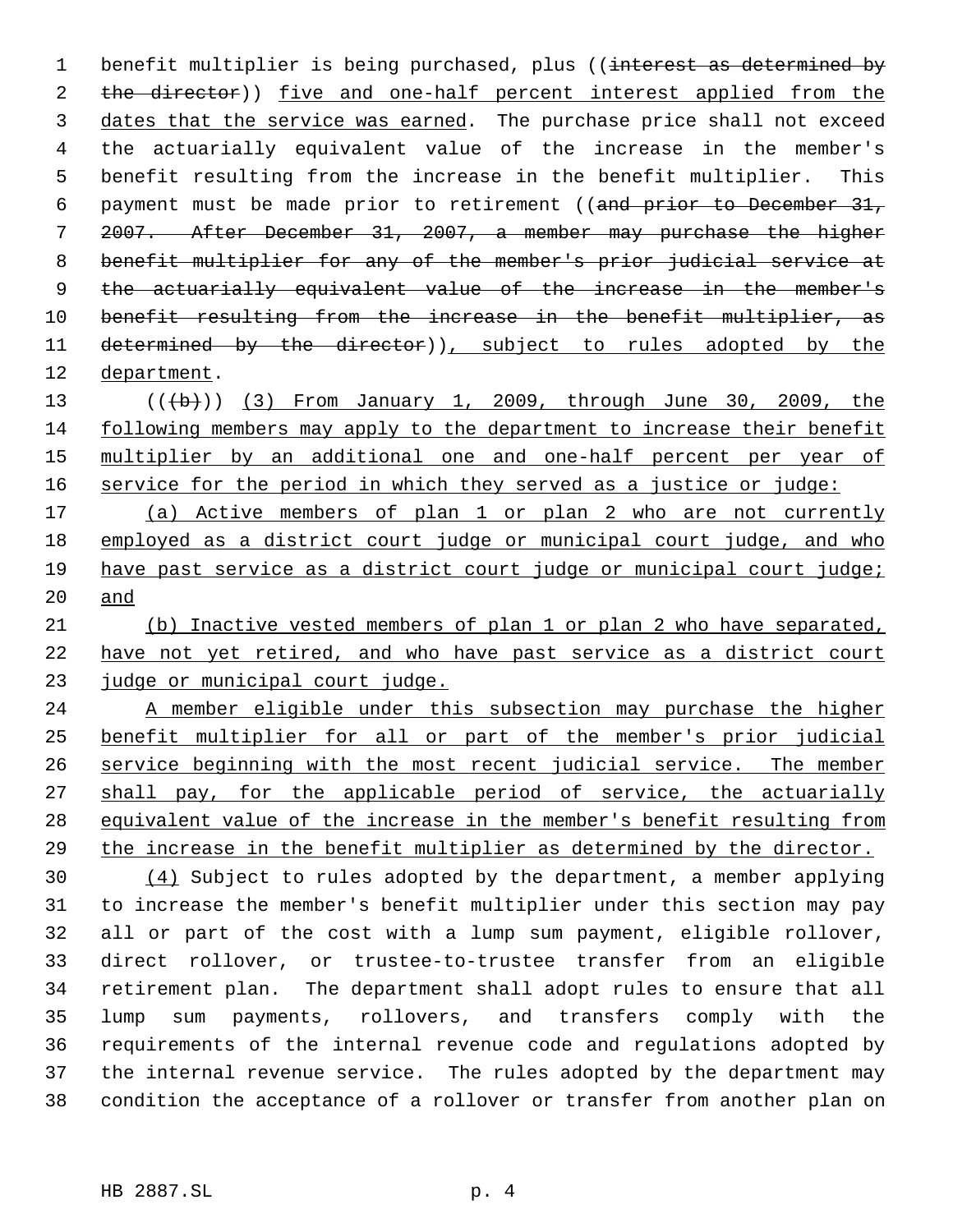the receipt of information necessary to enable the department to determine the eligibility of any transferred funds for tax-free rollover treatment or other treatment under federal income tax law.

 **Sec. 3.** RCW 41.40.870 and 2007 c 123 s 3 are each amended to read as follows:

 (1) Between January 1, 2007, and December 31, 2007, a member of plan 3 employed as a supreme court justice, court of appeals judge, or superior court judge may make a one-time irrevocable election, filed in writing with the member's employer, the department, and the administrative office of the courts, to accrue an additional plan 3 defined benefit equal to six-tenths percent of average final compensation for each year of future service credit from the date of the election in lieu of future employer contributions to the judicial retirement account plan under chapter 2.14 RCW.

15 (2)(( $(a)$ )) A member who ((chooses to make)) made the election under 16 subsection (1) of this section may apply, at the time of filing a 17 written application for retirement with the department, to the department to increase the member's benefit multiplier by six-tenths percent per year of service for the period in which the member served as a justice or judge prior to the election. The member may purchase, beginning with the most recent judicial service, the higher benefit 22 multiplier for ((up to seventy percent of)) that portion of the 23 member's prior judicial service for which the higher benefit multiplier 24 was not previously purchased, and that would ensure that the member has no more than a thirty-seven and one-half percent of average final 26 compensation benefit ((accrued by age sixty-six)). The member shall pay two and one-half percent of the salary earned for each month of service for which the higher benefit multiplier is being purchased, 29 plus ((interest as determined by the director)) five and one-half percent interest applied from the dates that the service was earned. The purchase price shall not exceed the actuarially equivalent value of the increase in the member's benefit resulting from the increase in the benefit multiplier. This payment must be made prior to retirement ((and prior to December 31, 2007. After December 31, 2007, a member may purchase the higher benefit multiplier for any of the member's prior judicial service at the actuarially equivalent value of the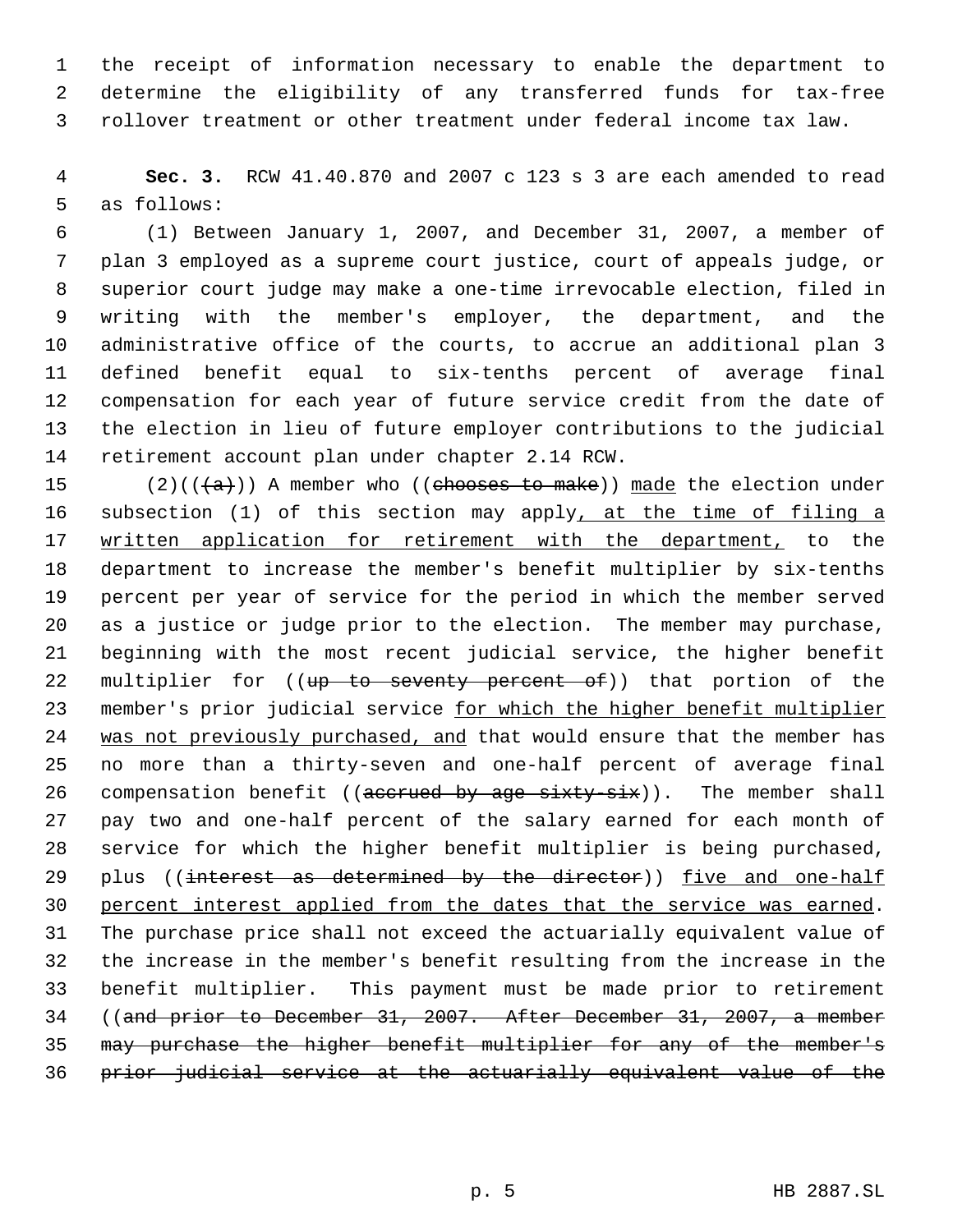increase in the member's benefit resulting from the increase in the 2 benefit multiplier, as determined by the director)), subject to rules adopted by the department.

 (((b))) (3) From January 1, 2009, through June 30, 2009, the following members may apply to the department to increase their benefit multiplier by an additional six-tenths percent per year of service for the period in which they served as a justice or judge:

 (a) Active members of plan 3 who are not currently employed as a supreme court justice, court of appeals judge, or superior court judge, and who have past service as a supreme court justice, court of appeals judge, or superior court judge; and

 (b) Inactive vested members of plan 3 who have separated, have not 13 yet retired, and who have past service as a supreme court justice, court of appeals judge, or superior court judge.

15 A member eligible under this subsection may purchase the higher benefit multiplier for all or part of the member's prior judicial 17 service beginning with the most recent judicial service. The member shall pay, for the applicable period of service, the actuarially equivalent value of the increase in the member's benefit resulting from 20 the increase in the benefit multiplier as determined by the director.

 (4) Subject to rules adopted by the department, a member applying to increase the member's benefit multiplier under this section may pay all or part of the cost with a lump sum payment, eligible rollover, direct rollover, or trustee-to-trustee transfer from an eligible retirement plan. The department shall adopt rules to ensure that all lump sum payments, rollovers, and transfers comply with the requirements of the internal revenue code and regulations adopted by the internal revenue service. The rules adopted by the department may condition the acceptance of a rollover or transfer from another plan on the receipt of information necessary to enable the department to determine the eligibility of any transferred funds for tax-free rollover treatment or other treatment under federal income tax law.

33 ( $(\overline{+3})$ ) (5) A member who chooses to make the election under subsection (1) of this section shall contribute a minimum of seven and one-half percent of pay to the member's defined contribution account.

 **Sec. 4.** RCW 41.40.873 and 2007 c 123 s 4 are each amended to read as follows: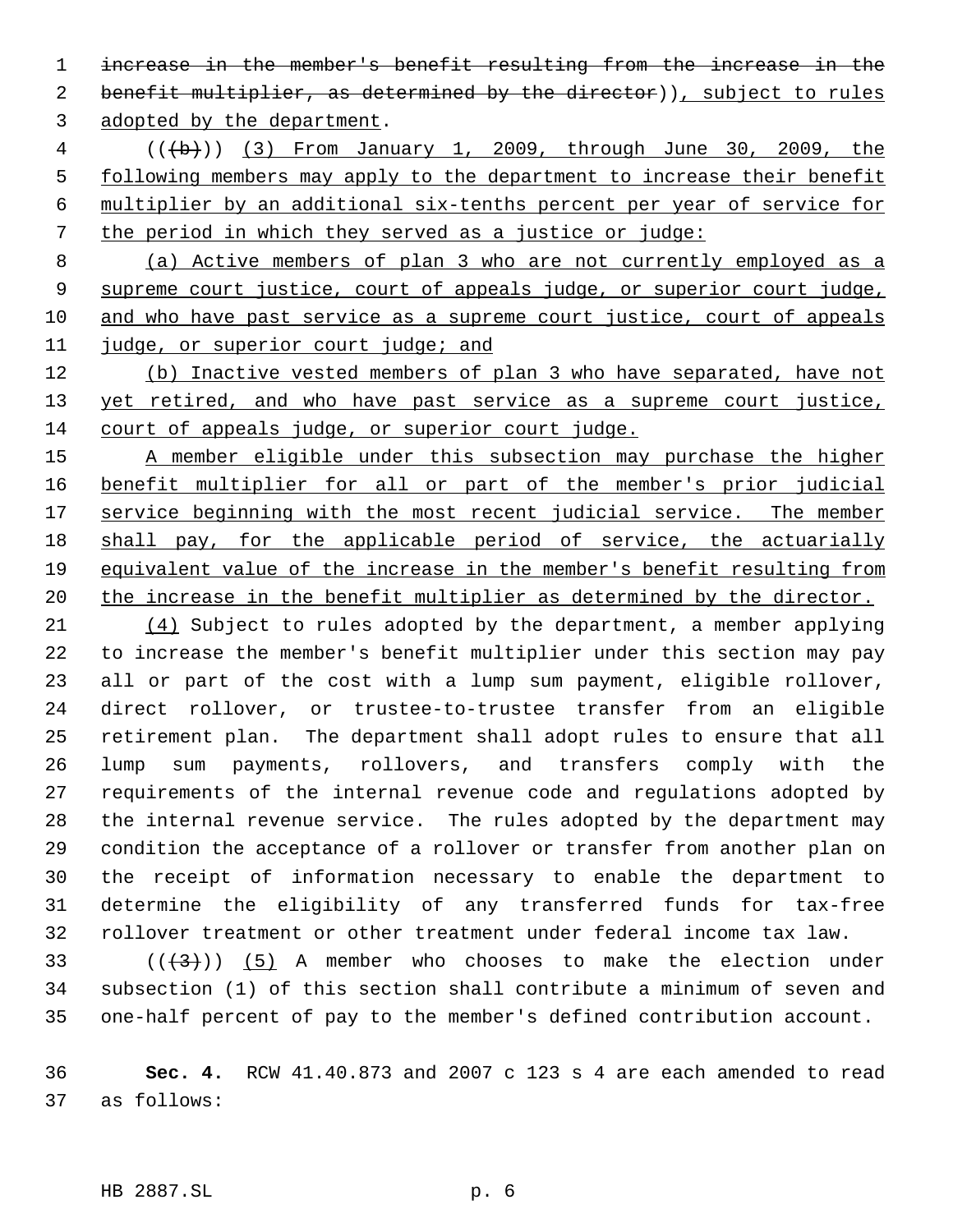(1) Between January 1, 2007, and December 31, 2007, a member of plan 3 employed as a district court judge or municipal court judge may make a one-time irrevocable election, filed in writing with the member's employer and the department, to accrue an additional plan 3 defined benefit equal to six-tenths percent of average final compensation for each year of future service credit from the date of the election.

8 (2)( $(\overline{a})$ ) A member who ((chooses to make)) made the election under 9 subsection (1) of this section may apply, at the time of filing a written application for retirement with the department, to the department to increase the member's benefit multiplier by six-tenths percent per year of service for the period in which the member served as a judge prior to the election. The member may purchase, beginning with the most recent judicial service, the higher benefit multiplier 15 for ((up to seventy percent of)) that portion of the member's prior 16 judicial service for which the higher benefit multiplier was not 17 previously purchased, and that would ensure that the member has no more than a thirty-seven and one-half percent of average final compensation 19 benefit ((accrued by age sixty-six)). The member shall pay two and one-half percent of the salary earned for each month of service for 21 which the higher benefit multiplier is being purchased, plus ((interest 22 as determined by the director)) five and one-half percent interest 23 applied from the dates that the service was earned. The purchase price shall not exceed the actuarially equivalent value of the increase in the member's benefit resulting from the increase in the benefit 26 multiplier. This payment must be made prior to retirement ((and prior to December 31, 2007. After December 31, 2007, a member may purchase the higher benefit multiplier for any of the member's prior judicial service at the actuarially equivalent value of the increase in the member's benefit resulting from the increase in the benefit multiplier, as determined by the director)), subject to rules adopted by the department.

 (((b))) (3) From January 1, 2009, through June 30, 2009, the 34 following members may apply to the department to increase their benefit multiplier by an additional six-tenths percent per year of service for the period in which they served as a justice or judge:

(a) Active members of plan 3 who are not currently employed as a